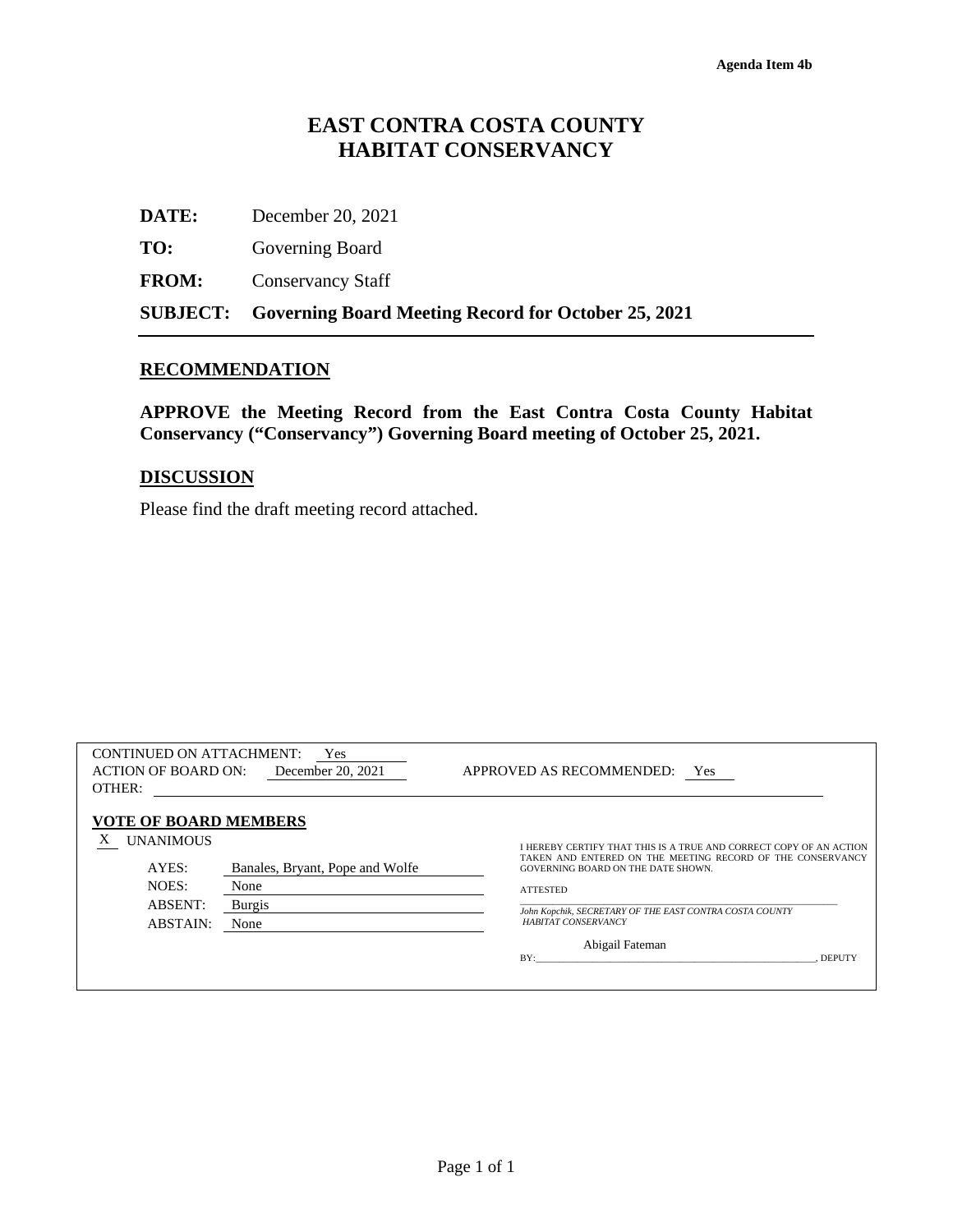# **Draft Meeting Record**

East Contra Costa County Habitat Conservancy Monday, October 25, 2021 2:00 p.m. (remote meeting)

# **AGENDA**

# **1) The Governing Board convened the meeting at 2:05 p.m.**

### **2) Introductions.**

### *Governing Board members in attendance were:*

| Juan Antonio Banales | City Council, City of Pittsburg |
|----------------------|---------------------------------|
| Joel Bryant          | Mayor, City of Brentwood        |
| Randy Pope           | City Council, City of Oakley    |
| Carl "CW" Wolfe      | Mayor, City of Clayton          |

#### *Conservancy staff and consultants in attendance were:*

| Abigail Fateman | <b>Conservancy Executive Director</b> |
|-----------------|---------------------------------------|
| John Kopchik    | <b>Conservancy Secretary</b>          |
| Joanne Chiu     | <b>Conservancy Staff</b>              |
| Chris Beale     | Resource Law Group, Legal Counsel     |
|                 |                                       |

*Other attendees (who were present on the video meeting or spoke on an item):* Brian Madigan Renewable Properties

## **3) Public Comment on items that are not on the agenda** There were no public comments.

- **4) Consider the following actions related to the authorization of teleconference meetings consistent with AB 361, Government Code § 54953(e):**
	- **a) ADOPT Resolution 2021-03 to authorize the ECCCHC Governing Board and the ECCCHC Public Advisory Committee to conduct teleconference meetings under Government Code section 54953 (e) and make related findings;**
	- **b) DETERMINE that these bodies will hold virtual meetings for the next 30 days or until the next regularly scheduled meeting; and**
	- **c) DIRECT the Executive Director to take actions as needed to implement the intent and return this matter to the Governing Board within 30 days or at the next scheduled meeting if the Board meets less frequently for reconsideration.**

Ms. Fateman presented the item with additional clarifications provided by Mr. Beale. Board members shared and discussed the approach taken for each jurisdiction. The Board indicated that they would like to see the authorization for teleconference meetings consistent with AB361 to be included on future agendas as a consent item unless there is a change in guidance from the County health official. Items 4a, 4b and 4c were approved as recommended by staff. (4-0: Banales, Bryant, Pope and Wolfe; Absent: Burgis)